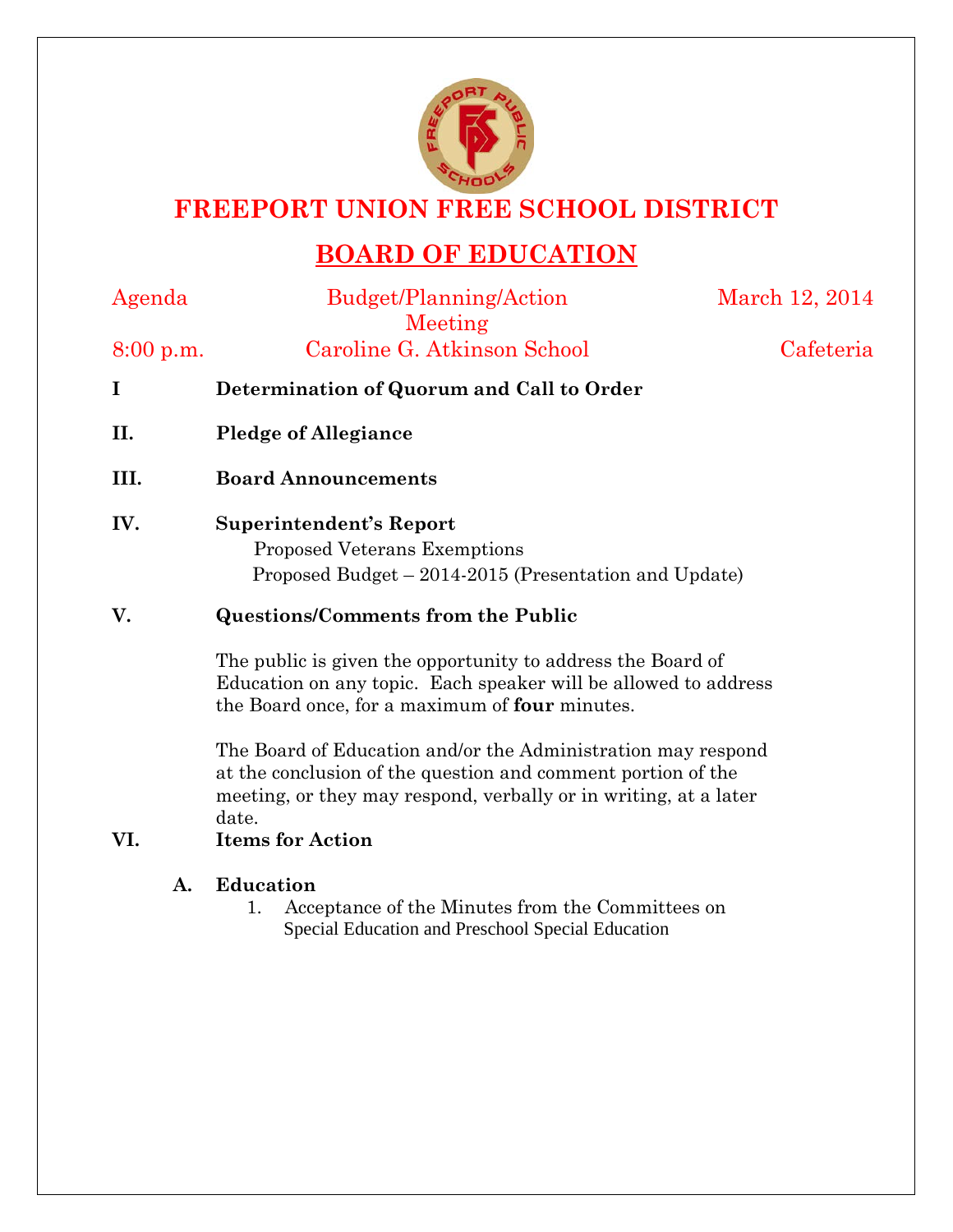*Freeport Union Free School District Board of Education Planning Meeting March 12, 2014*

- **VII. Review of the tentative Agenda for March 26, 2014, Board of Education Action Meeting.**
- **VIII. Board Comments**
- **IX. Superintendent's Comments**
- **X. Adjournment**
- **XI. Next Meeting**

The next meeting of the Board of Education will be held on March 26, 2014, at Freeport High School.

All meetings begin at 7:30 p.m. unless otherwise noted.

Register to vote: Monday through Friday between 8:30 a.m. and 3:30 p.m. at the Administration Building, 235 N. Ocean Avenue.

**Visit our website at [www.freeportschools.org](http://www.freeportschools.org/)**